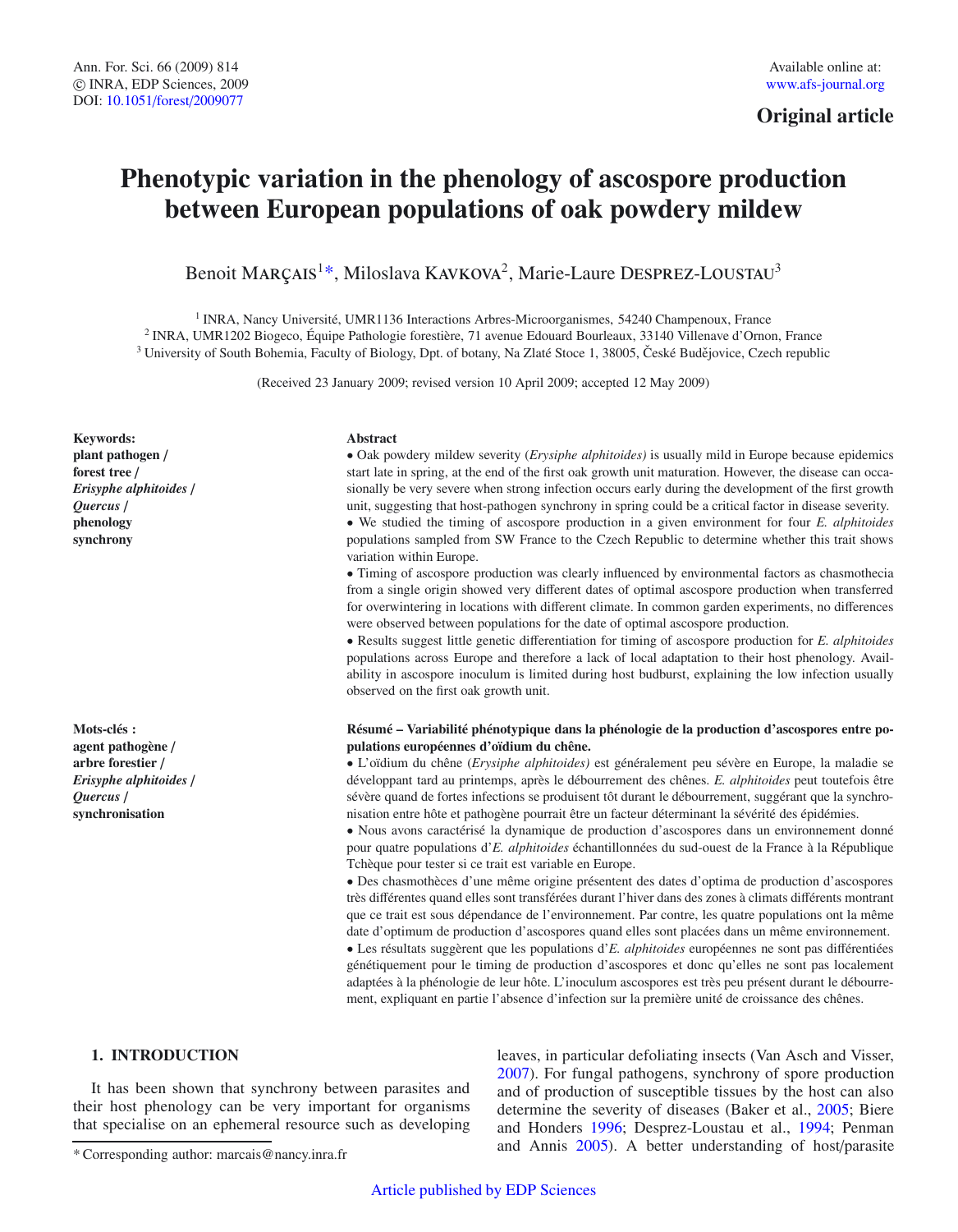phenological synchrony is especially important in the context of climate change as it is well known that plant phenology can be strongly affected by climate warming (Cleland et al., 2007). It was also shown that phenology of the poplar rust, *Melampsora larici-populina*, has changed in the past decade with a advanced infection of larch by the rust basidiospores (Desprez-Loustau et al., in press). For plants, it has been demonstrated that the environmental control of budburst is not always similar for different populations of a species. Indeed, plant populations are known to adapt to local climate and to show genetic differentiation for their phenology across large areas; this is in particular the case for oaks in Europe (Ducousso et al., [1996;](#page-7-4) Jensen and Hansen [2008](#page-7-5)). Comparatively, very little is known about environmental factors involved in plant pathogen phenology and how environmental control of this phenology may change across populations of a pathogen species, although some examples show it can be very important in disease development (Lehman and Oudemans 2000; Scherm et al. 2001). Thus, studying phenological synchrony for pathogens of forest trees requires a better understanding of factors that control pathogen phenology.

Oak powdery mildew caused by *Erysiphe alphitoides,* an exotic pathogen first mentioned in Europe in 1907, is a very common disease of pedunculate (*Quercus robur*) and sessile (*Q. petraea*) oaks in Europe (Foex, [1941\)](#page-7-6). The disease can be very severe, especially in young regenerations where it reduces growth and causes seedling mortality (Soutrenon, [1998\)](#page-7-7). On mature trees, the disease is generally far less damaging although it can reduce tree vigour in conjunction with other factors such as defoliation by insects and contribute to tree decline (Marçais and Bréda, [2006;](#page-7-8) Thomas et al., [2002\)](#page-7-9). Most often, the disease develops quite late in spring, at the end of the maturation of the first oak growth unit. As only young developing leaves are susceptible to infection by *E. alphitoides* (Edwards and Ayres, [1982\)](#page-7-10), the disease is especially prevalent on the second and third growth units that develop between end of June and August. This strongly mitigates the severity of the disease on large trees as the first growth unit represents the major part of the leaf area index on mature oaks (Bréda et al., [1995](#page-7-11)). However, the French forest health survey system reported severe infection on mature oak trees in several recent years in South West France that in some cases could trigger tree decline. This appeared to be linked with early occurrence of the pathogen in the growing season and severe infection of the first growth unit of oaks in years with warm winter.

An earlier start of the oak mildew epidemic in spring could be linked to a higher availability in primary inoculum or to more suitable conditions for disease development. However, availability of inoculum during the development of the first oak growth unit is not known. Two different sources of *E. alphitoides* inoculum in spring have been reported. Flag shoots, i.e. infected shoots formed from the development of buds colonised by the pathogen in the previous summer, have been described for oak mildew (Kerling, [1966\)](#page-7-12), but are very infrequent (Marçais, unpublished results) and do not appear to represent substantial inoculum sources in spring. Ascospores released from chasmothecia should be a more frequent source of inoculum as chasmothecia are abundantly formed on infected

leaves in autumn. However, the phenology of chasmothecia, i.e. the timing of ascospore production has not been studied and whether ascospore inoculum is available during the oak budburst is not known.

The aim of this work was to study whether the timing of ascospore production in spring by *E. alphitoides* chasmothecia is under environmental control and whether populations from different European areas exhibit differences in environmental control for this trait. For that, we did (i) a population transfer experiment by comparing the timing of ascospore production by chasmothecia of a single *E. alphitoides* population placed under different environments for overwintering; (ii) common-garden experiments comparing the timing of ascospore production by chasmothecia of *E. alphitoides* populations of different geographical origins overwintered under common environmental conditions. The common garden approach is commonly used to detect signatures of genetic, likely adaptive, differentiation between populations for a wide range of traits and species (e.g. Cipollini [2002;](#page-7-13) Oleksyn et al. [1998\)](#page-7-14).

## **2. MATERIALS AND METHODS**

#### **2.1. Fungal and plant material**

The powdery mildew populations studied were sampled on a west to east gradient in Europe from SW France to the Czech Republic. The chasmothecia were collected on leaves of *Quercus robur* and/or *Q. petraea* in 3 different locations in fall of 2005 and 2006, Cestas (SW France, close to Bordeaux,  $44^{\circ}$  45′ 32″ N, 00 $^{\circ}$  42′ 36″ W), Fontainebleau (central France, 02° 58' 37" N, 48° 20' 51" W) and Champenoux (NE France, close to Nancy, 48° 45' 06" N, 06° 20′ 18″ E) and an additional fourth location in fall of 2005, Ceske Budejovice (SW Czech Republic, 48° 57' 30" N, 14° 28' 30" E). Mean annual temperature was 8.2 °C, 9.0 °C, 9.9 °C and 13.3 °C for Ceske Budejovice, Champenoux, Fontainebleau and Cestas respectively. Leaves severely infected by oak mildew were collected from oaks in natural stands or in nursery conditions just before leaf shedding. They were brought back to the laboratory and were examined under a binocular microscope for the presence of chasmothecia. These were most predominantly of the *Erysiphe* (section *Microsphaera*) morphotype, with dichotomously branched appendages; a few *Phyllactinia* (of bigger size and with straight, non branched appendages) were very seldom observed. Since several *Erysiphe* species can be found on oaks (Mougou et al., [2008](#page-7-15)), we analysed ITS from a sample of chasmothecia from each origin using the technique described in Mougou et al. [\(2008\)](#page-7-15) (*n* = 4−20). Only *E. alphitoides* was present in the analysed samples.

*Q. robur* seedlings were grown to be used as selective traps for ascospore production by chasmothecia. In experiment 1 and 3 (see below), trap plants were germinating oak seedlings of the provenance Amance, NE France, grown in greenhouse conditions in pots of 2 L filled with a 50/50 mix of peat/sand (18 seedlings per pot). In experiment 2, the provenance was Vallée de la Saône, NE France, and seedlings were grown in greenhouse conditions in 0.5 L pots (diameter = 10 cm,  $h = 18$  cm) filled with a peat/sand/perlite substrate (Klasmann RHP15).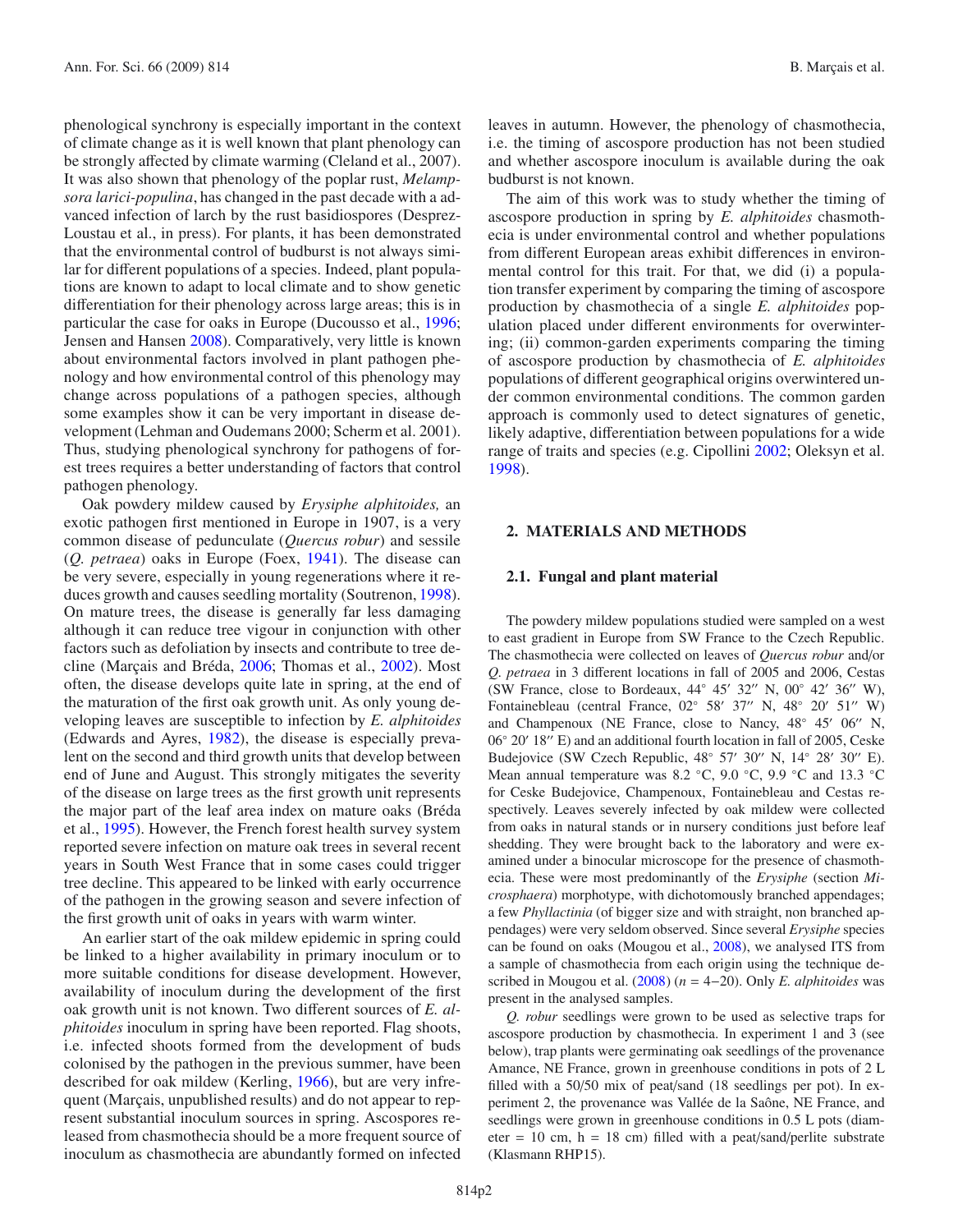# **2.2. Population transfer (Exp. 1)**

In experiment 1, we compared the timing of ascospore production of chasmothecia of the Champenoux origin overwintered in 3 different locations in France.

Immediately after collection in the fall, oak leaves bearing high numbers of chasmothecia were brushed onto 20 cm Petri dishes to harvest chasmothecia, which were then put into Nylon mesh bags. Several bags with approximately 400 chasmothecia were prepared. The number of chasmothecia per bag was estimated by weighing, using the weight of 500 chasmothecia that was previously determined. Bags containing chasmothecia were placed in outdoor conditions in the beginning of November 2006 for overwintering in Nancy INRA research station (48 $\degree$  45' 06" N, 06 $\degree$  20' 18" E, NE France), Bordeaux INRA research station (44 $\degree$  46′ 50″ N, 0 $\degree$  33′ 57″ W, SW France) and Gedre, an oak stand located in the Pyrénées at an elevation of 1251 m (42° 47′ 18″ N, 00° 01′ 47″ E). The overwintering samples were suspended to a pole in plastic meshes allowing them to be exposed to sun and rain.

In spring, starting beginning of April and until end of June, chasmothecia from each overwintering location were sent weekly by mail to the Nancy INRA research station to determine the proportion of chasmothecia able to produce ascospores in laboratory conditions. Only one nylon mesh bag containing chasmothecia was sampled for each overwintering location \* test time combination. The samples were processed within 2–3 d after arrival at the research unit. Of the initial 400 chasmothecia put in the bags in autumn, few in apparently good condition (not decomposed, with appendages present) could be recovered. Depending on availability, 36 to 72 chasmothecia per sample were isolated with a needle under the binocular and placed in Petri dishes. Moistened blotting papers were sterilised (120 ◦C during 20 min) and laid down in the cover of water agar containing Petri dishes (15 g L<sup>-1</sup> agar). Nine chasmothecia were placed onto the moistened blotting paper in each Petri dish. The dishes were then incubated at 20 ◦C in 16 h light/8 h dark conditions for 7 d. After that period, the agar surface was examined under a binocular microscope for ascospores. These were identified as very bright appearing spores clustered under chasmothecia. The proportion of chasmothecia that had produced ascospores was computed at each test date (one proportion over all dishes). To check that we were indeed observing oak mildew ascospores in the in vitro test, the mesh containing the remaining of the chasmothecia sample was placed over trap oak seedlings in the laboratory at room conditions at the same time as chasmothecia were placed in Petri dishes. For each chasmothecia origin tested, 18 1-month-old *Q. robur* were exposed to the mesh which was placed at 10–20 cm over the seedlings for one week and sprayed by water each 2–3 d.

## **2.3. Common garden (Exp. 2 and 3)**

In experiments 2 and 3, the timing of ascospore production in spring by chasmothecia from different origins was monitored in 2 common gardens by 2 different techniques.

In experiment 2, chasmothecia of different origins were collected and overwintered during 2 successive years at the Nancy INRA research station as described for experiment 1. In 2006, 3 of the studied origins, Cestas, Champenoux and Ceske Budejovice were used while in 2007, only 2 of the origins, Cestas and Champenoux were used. In spring, starting beginning of April and until end of June, chasmothecia from each origin were sampled weekly to determine the proportion of chasmothecia able to produce ascospores in laboratory conditions. Just one nylon mesh bag containing chasmothecia was sampled for each overwintering location \* test time combination. The samples were processed as described for experiment 1.

In experiment 3, chasmothecia of different origins were overwintered during 2 y at the Bordeaux INRA research station. The 4 studied origins were used in 2006 while only 3 were used in 2007 (Cestas, Fontainebleau, and Champenoux). Immediately after collection in the fall, oak leaves bearing high numbers of chasmothecia were directly put in Nylon mesh bags with a mesh size of 50 µm. Several bags with approximately 40 leaves were prepared per origin and were placed in outdoor conditions in the beginning of November 2005 and 2006 for overwintering. The overwintering samples were placed on 1 m-high horizontal wire mesh frames allowing them to be exposed to sun and rain.

Timing of spore production by chasmothecia was monitored by studying ascospore-derived infections on trap seedlings placed under the chasmothecia in the spring. In March 2006 and 2007, leafcontaining bags were put on horizontal wire-mesh frames (height  $=$ 0.80 m, width  $= 0.50$  m, length  $= 0.50$  m) in outdoor cages made of unwoven material (Fiberweb agryl P30) in order to prevent exposure to local oak mildew inoculum. From the beginning of April to the end of June, young *Q. robur* seedlings were exposed to the chasmothecia of the different origins for periods of 10 d. For each origin, only one cage was used; the cage contained 12 seedlings per exposure period and was covered with 6 leaf-containing bags. Trap seedlings were carefully selected among the greenhouse grown material according to their phenological stage: only seedlings presumed to be highly susceptible to powdery mildew, i.e. with young, non fully developed leaves, were taken. A control cage with no leaf-containing bag was included in each test.

In both 2006 and 2007, experiment 3 also included tests in a climatic chamber (18/22 ◦C, 8/16 h night-day photoperiod). Trap oak seedlings were exposed to the chasmothecia – bearing leaves as previously explained except that the sample consisted of a smaller number of leaves than in the outdoor test. In order to allow chasmothecia to continue their maturation under natural conditions, one leaf-containing bag per origin was taken from outdoors to the climatic chamber at each test date. During the 10-d exposure period, six 2-mm rain episodes were simulated by spraying water above the chasmothecia-bearing leaves, covered with a filter paper. This test was performed with the Cestas and Champenoux origin in 2006 and with the Cestas and Fontainebleau origin in 2007.

After the 10-d exposure period, either outdoors or in climatic chamber, the trap seedlings were incubated for 10 d in a growth chamber (18/22 ◦C, 8/16 h night-day photoperiod). They were then observed to evaluate the number of *E. alphitoides* infections. All leaves of the exposed seedlings were examined and the overall number of powdery mildew colonies, visible as white spots, on the 12 seedlings was counted.

## **2.4. Data analysis**

The relationship between time and proportion of chasmothecia producing ascospores in vitro or number of ascospore-derived infections on trap oak seedlings outdoors or in climatic chamber was studied. Time was set as the middle of the period of exposure, i.e. medium date (expressed as day of year) between the date when chasmothecia were put on the Petri dishes and the date when ascospore production was recorded (experiments 1 and 2) or of the dates of beginning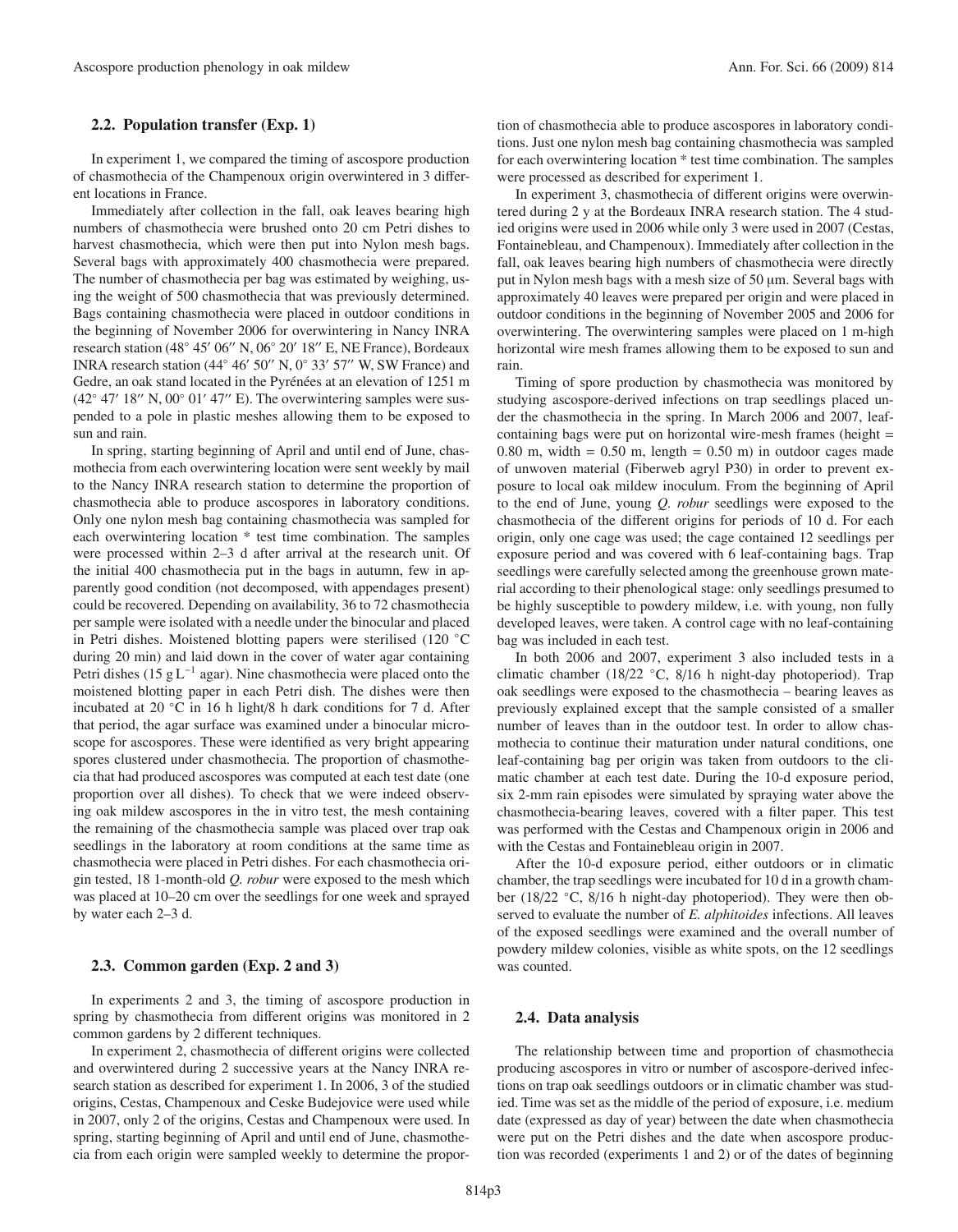and end of the trap seedlings exposure to the chasmothecia-bearing leaves (Exp. 3). Thus, the times of optimum in ascospore production inferred from the two used methods are directly comparable.

For production of ascospores in vitro in experiment 1, the model used was a logistic model with a quadratic effect:

$$
N_{\text{prod}} = N \times \frac{\exp(b_0 + b_i \times Ow_i + a \times (t - c_0 - c_i \times Ow_i)^2)}{(1 + \exp(b_0 + b_i \times Ow_i + a \times (t - c_0 - c_i \times Ow_i)^2)}
$$
 (1)

with  $N_{\text{prod}}$ , the number of chasmothecia that produced ascospores, N, the number of tested chasmothecia, *t*, the time in day of year (DOY) and *O*w*i*, the overwintering location (INRA-Bordeaux, INRA-Nancy and Gedre).

The expected curve is a bell-shaped curve with an optimum of ascospore production at a DOY of  $c_0 + c_i \times Ow_i$ . To assess whether the optimum time was different at different overwintering locations, we compared model (1) to the following reduced model:

$$
N_{\text{prod}} = N \times \frac{\exp(b_0 + b_i \times Ow_i + a \times (t - c_0)^2)}{(1 + \exp(b_0 + b_i \times Ow_i + a \times (t - c_0)^2)}.
$$
 (2)

The same procedure was also applied in experiment 2 to test whether chasmothecia of different origin (Cestas, Champenoux, Ceske Budejovice) had a similar time for the ascospore production optimum. The overwintering location effect was replaced by a origin effect and a year effect was included, as experiment was repeated in 2006 and 2007. The full model was:

$$
N_{\text{prod}} = N \times
$$
  
\n
$$
\frac{\exp(b_0 + b_i \times \text{Yr}_i + c_i \times \text{Or}_i + a \times (t - d_0 - d_i \times \text{Yr}_i - e_i \times \text{Or}_i)^2)}{(1 + \exp(b_0 + b_i \times \text{Yr}_i + c_i \times \text{Or}_i + a \times (t - d_0 - d_i \times \text{Yr}_i - e_i \times \text{Or}_i)^2)}
$$
\n(3)

with Yr*i*, the year of the experiment and Or*i*, the origin.

For ascospore-derived infections on the trap oak seedlings in experiment 3, the model used was:

$$
\mu = \exp(b_0 + b_i \times \Upsilon r_i + c_i \times \text{Or}_i + \text{Con}_i + a \times (t - d_0 - d_i \times \Upsilon r_i - e_i \times \text{Or}_i)^2) \tag{4}
$$

with  $\mu$ , the number of mildew colonies on the trap seedlings,  $t$ , the time in DOY,  $Yr_i$  the year of the test (2006, 2007), Con<sub>i</sub>, the test conditions (outdoors, climatic chamber) and Or*i*, the chasmothecia origin (Cestas, Fontainebleau, Champenoux or Ceske Budejovice).

The expected curve is a modal curve with an optimum of the maximal number of colonies on seedlings exposed to chasmothecia at a DOY of  $d_0 + d_i \times Yr_i + e_i \times Pr_i$ . To test for a difference in the optimum of the 4 different origins, this model was compared to the following reduced model:

$$
\mu = \exp(b_0 + b_i \times \mathrm{Yr}_i + c_i \times \mathrm{Pr}_i + \mathrm{Con}_i + a \times (t - d_0 - d_i \times \mathrm{Yr}_i)^2). (5)
$$

The same procedure was used to test the Year effect.

Models were fitted with the nls procedure of *R*. Whether the models (1) or (2) better explained the data than the sub models (4) or (5) was tested with the anova procedure of *R*.

### **3. RESULTS**

#### **3.1. Population transfer (Exp. 1)**

In 2007, chasmothecia from the origin Champenoux had very different timing of spore production when overwintered

<span id="page-3-0"></span>

<span id="page-3-1"></span>10

15

20

25

**Figure 1.** Production in vitro of ascospores by chasmothecia from origin Champenoux over wintered in different places in France (Exp. 1). Over wintering at INRA-Bordeaux  $(\neg \blacktriangle \neg)$ , Gedre  $(\neg \blacktriangle \neg)$ and INRA-Nancy  $(-\rightarrow \cdot)$ .

**Table I.** Non linear model fitted on the dynamics of ascospore production by chasmothecia of Champenoux origin over wintered in different locations (Exp. 1).

| Model (1) parameter   | Value     | Confidence interval  |
|-----------------------|-----------|----------------------|
| $b_0$                 | $-0.15$   | $(-1.26; -1.04)$     |
| $b$ Gedre             | $-0.45$   | $(-0.88; -0.02)$     |
| $b_{\text{Bordeaux}}$ | $-0.15$   | $(-0.34; 0.04)$      |
| a                     | $-0.0025$ | $(-0.0030; -0.0020)$ |
| c <sub>0</sub>        | 145.2     | (143.4; 147.0)       |
| $C_{\text{Gedre}}$    | 0.56      | $(-6.51; 7.64)$      |
| $C$ Bordeaux          | $-12.08$  | $(-15.70; -8.47)$    |

 $b$ <sub>Gedre</sub>,  $b$ <sub>Bordeaux</sub>,  $c$ <sub>Gedre</sub>,  $c$ <sub>Bordeaux</sub>, contrast for chasmothecia over wintering respectively in Gedre, in the Pyrénées and INRA-Bordeaux compared to chasmothecia over wintering in INRA-Nancy. Model *F* is of 147.5  $(p < 0.0001)$ .

at INRA-Bordeaux, INRA-Nancy or Gedre, in the Pyrénées (Fig. [1,](#page-3-0)  $F = 22.2$ ,  $df = 2$ ,  $p < 0.001$ ). The fitted model parameters are given in Table [I.](#page-3-1) The difference was mainly between overwintering in Bordeaux or in the 2 other locations, while timing of ascospore production was similar for chasmothecia overwintered in Nancy or in Gedre (Tab. [I,](#page-3-1)  $c_{\text{Bordeaux}}$  significantly different from 0 and C<sub>Gedre</sub> not significantly different from 0). Powdery mildew infections on the trap oak seedlings were observed 6–8 d after the first observation of ascospores in vitro, confirming that we were indeed observing oak mildew ascospores. The estimated day of optimum ascospore production was respectively  $133.1 \pm 3.0$ ,  $145.2 \pm 1.7$  and  $145.8 \pm 6.5$ for chasmothecia overwintered in Bordeaux, Nancy or Gedre. Average temperature from beginning of December to end of April was respectively of 4.3  $°C$ , 0.6 °C and -0.1 °C and monthly rain respectively of 70.7, 52.2 and 85.7 mm in INRA-Bordeaux, INRA-Nancy and Gedre. Thus, mean winter temperature appeared to be linked to the date of optimal ascospore production.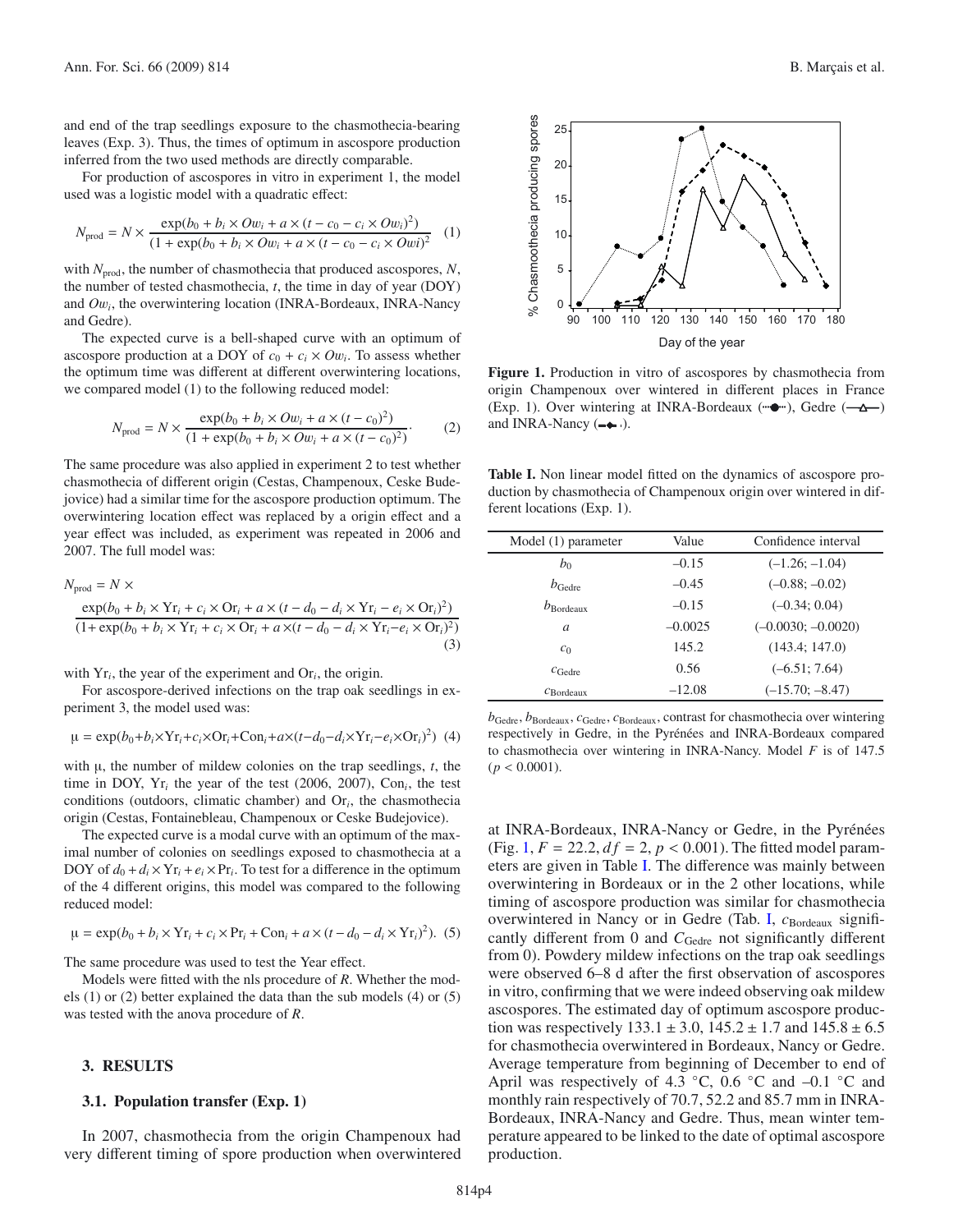

<span id="page-4-0"></span>**Figure 2.** Production in vitro of ascospores by chasmothecia over wintered in common garden at INRA-Nancy (Exp. 2). Origin Cestas  $(\rightarrow -)$ , Ceske Budejovice  $(\rightarrow -)$  and Champenoux  $(\rightarrow \rightarrow)$ .

#### **3.2. Common garden (experiment 2)**

The timing of ascospore production assessed in Petri dishes from chasmothecia of different origins overwintered at INRA-Nancy is shown in Figure [2.](#page-4-0) Again, powdery mildew infections on the trap oak seedlings were observed 6–8 d after the first observation of ascospores in vitro. Very similar results were obtained for chasmothecia of the different origins both in 2006 and 2007 (Fig. [2\)](#page-4-0). There was no significant difference in the date of maximal spore production between the chasmothecia of the 3 origins, Cestas, Champenoux and Ceske Budejovice ( $F = 0.01$ ,  $df = 2$ ,  $p = 0.991$ ). By contrast, the optimum ascospore production time was significantly different in the 2 y of the experiment, with an optimum at  $148.9 \pm 1.0$  DOY in 2006 and  $144.5 \pm 1.4$  in 2007 ( $F = 20.0$ ,  $df = 1$ ,  $p < 0.001$ ). The fitted model parameters are given in Table  $II$  (parameters  $e_{\text{Ceske}}$  and  $e_{\text{Bordeaux}}$  not significantly different from 0 while  $d_{07}$ is significantly different from 0). Average temperature from beginning of December to end of April at INRA-Nancy was respectively of  $-1.6$  °C and 0.6 °C and monthly rain respectively of 33.6 and 52.2 mm in 2006 and 2007.

#### **3.3. Common garden (Exp. 3)**

Figure [3](#page-5-0) shows the number of powdery mildew colonies in 2006 and 2007 on trap oak seedlings at INRA-Bordeaux

<span id="page-4-1"></span>**Table II.** Non linear model fitted on the dynamics of ascospore production by chasmothecia of different origins over wintered in a common garden (Exp. 2).

| Model 3 parameter   | Value     | Confidence interval  |
|---------------------|-----------|----------------------|
| $b_0$               | $-0.62$   | $(-0.73; -0.50)$     |
| $b_{07}$            | $-0.44$   | $(-0.56; -0.32)$     |
| $C$ Ceske           | $-0.14$   | $(-0.30; -0.01)$     |
| $C$ Cestas          | $-0.08$   | $(-0.20; 0.04)$      |
| $\mathfrak a$       | $-0.0031$ | $(-0.0034; -0.0027)$ |
| $d_0$               | 148.2     | (146.9; 149.5)       |
| $d_{07}$            | $-3.25$   | $(-4.58; -1.91)$     |
| $e_{\text{Ceske}}$  | $-0.09$   | $(-2.39; 2.21)$      |
| $e_{\text{Cestas}}$ | 0.06      | $(-1.74; 1.86)$      |

*c*Cseke, *c*Cestas, *e*Ceeske and *e*Cestas, contrast for respectively Ceske Budejovice and Cestas chasmothecia origin compared to the Champenoux origin and  $b_{07}$ ,  $d_{07}$  contrast for 2007 compared to 2006. Model *F* is of 276.3  $(p < 0.0001)$ .

both in outdoor conditions and in climatic chamber. In 2006, data for control trap oak seedlings (encaged but not exposed to chasmothecia) were unavailable due to a technical problem. In 2007, despite a good efficacy of the cages in preventing infections from external inoculum (reduction of 84% at the peak of infections), the control trap seedlings showed substantial oak mildew infection. A corrected number of powdery mildew colonies on exposed seedlings was computed for 2007 data as max(0,  $ncol_{exp} - ncol_{cont}$ ), with  $ncol_{exp}$  the number of colonies on exposed seedlings and *n*col<sub>cont</sub>, the number of colonies on control seedlings at the same date. A preliminary analysis was performed to test whether the estimated date of maximal disease initiation on trap seedlings was influenced by the condition of the test, i.e. outdoors versus climatic chamber or by taking into account corrected versus uncorrected data. It showed that the estimates of the time of maximal disease initiation were not significantly different for trap seedlings exposed outdoors or in climatic chamber or when using corrected or uncorrected data ( $F = 1.71$ ,  $df = 2$ ,  $p = 0.191$ ). In 2006 also, the estimate of the time of maximal disease initiation was not significantly different for seedlings exposed outdoors or in climatic chamber ( $F = 1.84$ ,  $df = 1$ ,  $p = 0.186$ ). Thus, external inoculum-derived infections on the trap seedlings in the outdoor cages did not induce bias in the estimation of the time of the maximal disease initiation and we used uncorrected data to accommodate both 2006 and 2007 data in one analysis (model (3)).

The origin of chasmothecia had no significant effect on the date of the maximal disease initiation on trap oak seedlings (Fig. [3,](#page-5-0)  $F = 0.31$ ,  $df = 3$ ,  $p = 0.820$ ). By contrast, the maximal disease initiation occurred at different dates in 2006 and 2007 ( $F = 28.63$ ,  $df = 1$ ,  $p < 0.001$ ), with a maximum at  $143.9 \pm 1.1$  DOY in 2006 and at  $133.4 \pm 1.0$  in 2007. This latter value is very close to that obtained for maximal ascospore production in experiment 1 for chasmothecia over wintered at INRA-Bordeaux (133.1, cf. above). The fitted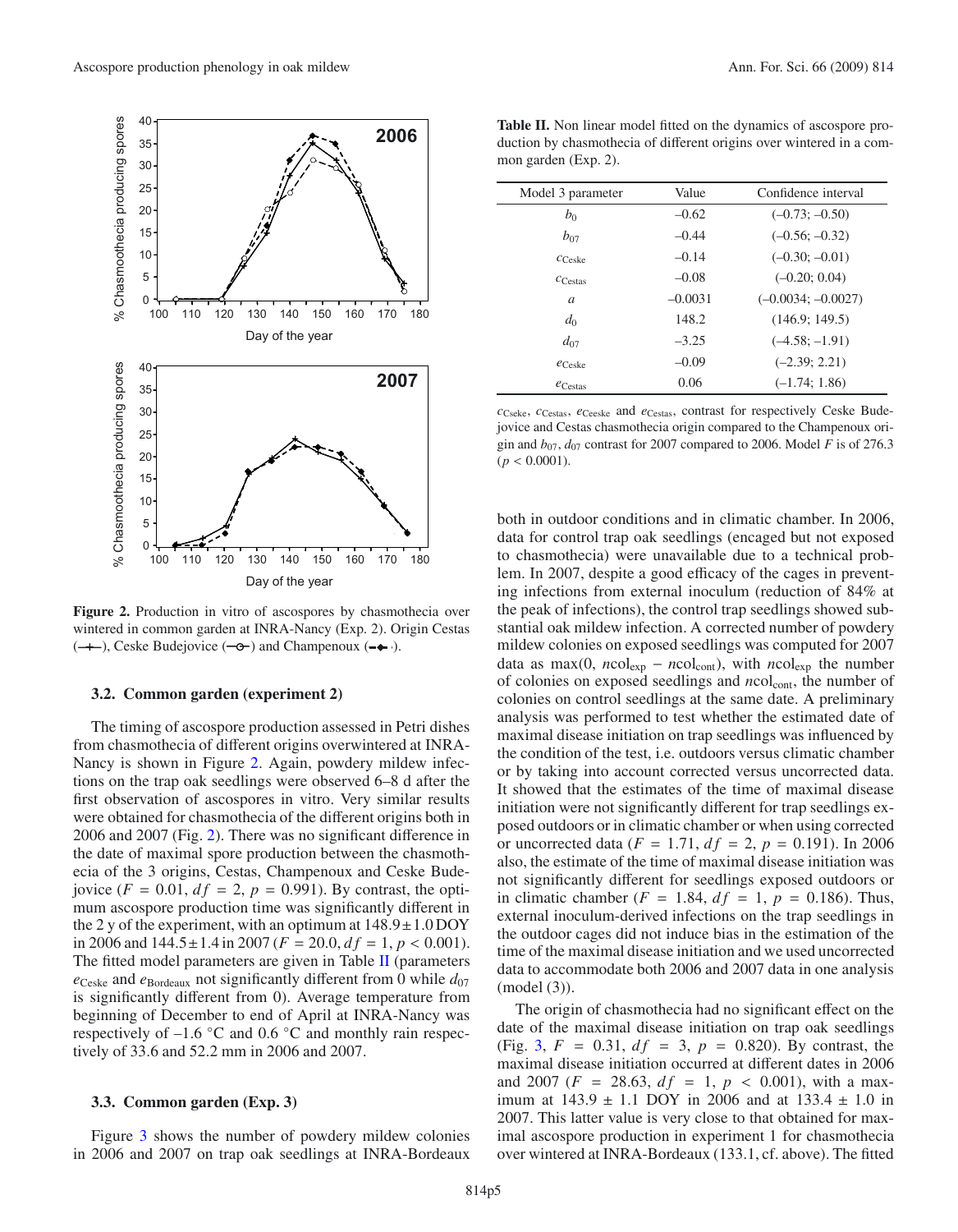

<span id="page-5-0"></span>**Figure 3.** Number of powdery mildew colonies initiated on trap oak seedlings placed under chasmothecia of different origins over wintered in common garden at INRA-Bordeaux (Experiment 3). Origin of Cestas  $(+)$ , Ceske Budejovice  $(¬→)$ , Fontainebleau  $(¬→)$  and Champenoux  $(-\leftarrow)$ ; control for outdoors conditions (......).

model parameters are given in Table [III](#page-5-1) (parameter  $e_{\text{Champenoux}}$ , *e*Fontainebleau and *e*Ceske not significantly different from 0 while  $d_{07}$  is). Average temperature from beginning of December to end of April at INRA-Bordeaux was respectively of 3.2 ◦C and 4.3 °C and monthly rain respectively of 102.2 and 70.7 mm in 2006 and 2007.

## **4. DISCUSSION**

The timing of ascospore production in spring by *E. alphitoides* chasmothecia was clearly influenced by external factors (different climates in years and locations of over wintering) but not by the geographical origin of the chasmothecia. Although few replicates were done in each individual test, the whole study was replicated 4 times, in 2 different locations with 2 different techniques and over 2 y, with consistent results. Studying populations of different geographic origins under a common environment is a widely used methodology to detect signatures of genetic, likely adaptive, differentiation. For example, this approach showed that oaks are genetically differentiated for spring budburst phenology, with a higher need for accumulated heat in more northern and eastern European populations (Ducousso et al, [1996;](#page-7-4) Jensen and Hansen [2008\)](#page-7-5). The fact that all populations of chasmothecia showed the same timing of ascospore production under the same environmental conditions in our study is suggestive of a lack of genetic differentiation for this trait between populations of oak powdery

<span id="page-5-1"></span>**Table III.** Non linear model fitted on the number of powdery mildew colonies initiated on trap seedlings exposed to chasmothecia of different origin placed in a common garden (Exp. 3).

| Model 4 parameter          | Value   | Confidence interval |
|----------------------------|---------|---------------------|
| $b_0$                      | 6.1     | (5.9; 6.2)          |
| $b_{07}$                   | $-0.1$  | $(-0.3; 0.1)$       |
| $c_{\text{Champenoux}}$    | 0.3     | (0.1; 0.4)          |
| $C$ Fontainebleau          | 0.2     | (0.1; 0.3)          |
| $c_{\text{Ceske}}$         | $-0.4$  | $(-0.7; -0.1)$      |
| $Con_{cc}$                 | $-1.4$  | $(-1.7; -1.1)$      |
| $\overline{a}$             | 0.020   | $(-0.024; -0.016)$  |
| $d_0$                      | 145.2   | (143.7; 146.6)      |
| $d_{07}$                   | $-11.2$ | $(-12.7: -9.8)$     |
| $e_{\text{Champenoux}}$    | 1.2     | $(-0.3; 2.7)$       |
| $e_{\text{Fontainebleau}}$ | 0.6     | $(-0.9; 2.2)$       |
| $e_{\text{Ceske}}$         | 2.2     | $(-1.2; 5.5)$       |

*c*Champenoux, *c*Fontainebleau, *c*<sub>Ceske</sub>, *e*<sub>Nancy</sub>, *e*<sub>Fontainebleau</sub> and *e*<sub>Ceske</sub>, contrast for respectively Champenoux, Fontainebleau and Ceske Budejovice chasmothecia origin compared to the Cestas origin. Con<sub>cc</sub>, contrast for climatic chamber conditions compared to outdoor conditions and  $b_{07}$ ,  $d_{07}$ contrast for 2007 compared to 2006. Model *F* is of 102.9 (*p* < 0.0001).

mildew over a large SW to NE transect in Europe. Therefore, *E. alphitoides* populations are apparently not locally adapted to their host for phenological match despite what could be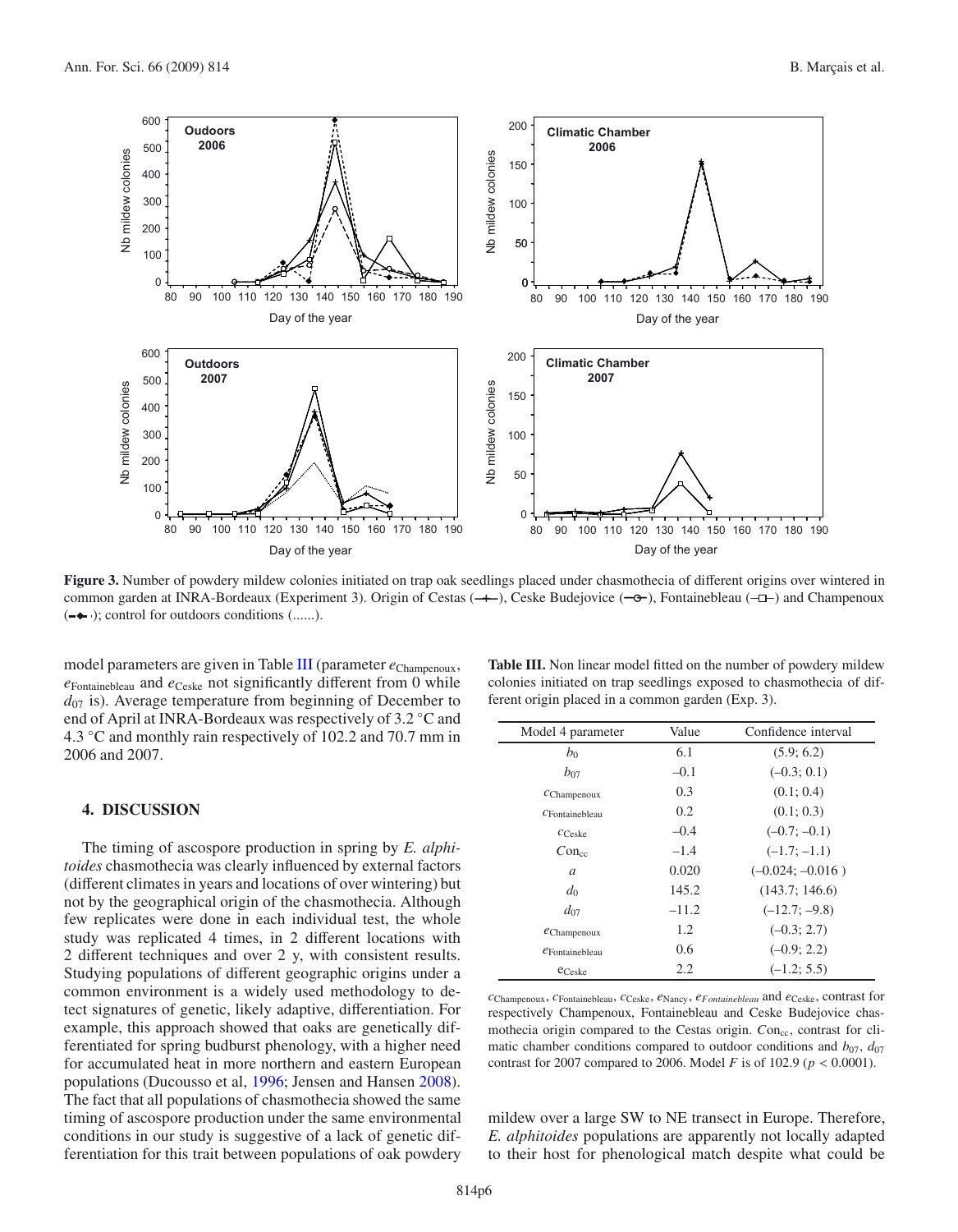expected for a pathogen able to infect only an ephemeral resource such as developing leaves.

This means that no phenological synchrony between oak mildew and its host can be generally expected. For example, on the level 2 European network ( $16 \times 16$  km systematic network used to monitor forest condition in Europe), budburst of *Q. robur* and *Q. petraea* occurred on DOY 118 and 102 in the Nancy area (Lorraine), and on DOY 92 and 93 in the Bordeaux area (SW France) in 2006 and 2007 respectively (Lebourgeois, [2007\)](#page-7-16). In those 2 y, at INRA-Nancy, the first production of ascospores was recorded at 126 and 113 and production of inoculum by chasmothecia was maximal at 148.9 and 144.5. Similarly, lesion induction on trap oak seedlings at INRA-Bordeaux was maximal on day of the year 144 and 136 respectively in 2006 and 2007. Thus, maximal ascospore production occurred about 30–50 d after budburst and the first growth unit of oaks was produced in a context of very low ascospore availability in those 2 y and in 2 contrasted locations. This is probably the main reason explaining the low incidence of oak mildew on the first growth unit of oak. Flag shoots are alternative source of oak mildew inoculum in spring; however they are very infrequent for oak mildew in France, with, in a country-wide survey, presence in 40% of the stands but an estimated frequency of 0.005 per seedling in young naturally regenerated oak stands (Marçais, unpublished data). Inoculum is thus available mainly for the second growth unit that is produced in the second half of June (day of the year 165–180).

Local adaptation results from a balance between natural selection and gene flow; it will occur whenever selection is stronger than gene flow. The apparent lack of genetic differentiation for the timing of ascospore production by chasmothecia in *E. alphitoides* could thus result from several reasons. Few data exist on the strength of gene flow in *E. alphitoides*. As it is efficiently dispersed by numerous air-borne conidiospores, this pathogen probably experiences high gene flow. Indeed, following its first mention in France and Spain in 1907, oak mildew was recorded all over Europe within a few years (Foex, [1941;](#page-7-6) Woodward et al., [1929\)](#page-7-17). However, this putatively high gene flow does not prevent populations of *E. alphitoides* to be locally adapted to their host at the scale of a few kilometres, with isolates sampled on an oak tree performing better on that individual than on other oak trees (Roslin et al., [2007\)](#page-7-18). On the other hand, oak mildew mentioned in Europe since only 1907 (Foex, [1941\)](#page-7-6), is most likely an exotic species which performed a host shift (Raymond, [1927\)](#page-7-19). Introduced species often show a reduced genetic diversity, which can be a limiting factor for selection. A hundred years of evolution was maybe too short for the pathogen to have adapted to its new hosts. However, evolution of fungal pathogens has been known to occur very quickly when the selective pressure is strong as can be seen with appearance of virulent strains that infect hosts with complete resistance within a few years to 1–2 decades (Mc Donald and Linde, [2002\)](#page-7-20). It can be hypothesized that the selective pressure for an adaptation of the pathogen phenology to host phenology is not very strong. Although the deterministic growth of oaks and the fact that oak leaves are susceptible to *E. alphitoides* only during their development (Edwards and Ayres, [1982\)](#page-7-10) might suggest that a good synchrony between tree and

pathogen phenology is critical for the pathogen, this may not be the case. Indeed, oaks show a very high variability in their phenology with a lag of 20 d between the budburst of the earliest and latest individuals of a *Q. robur* full-sib family (Scotti-Saintagne et al., [2004\)](#page-7-21). Moreover, they produce several growth units during the season, the second one being produced in the second half of June and the third in August. Thus, oak mildew genotypes that produce their spores after the first oak growth unit is mature might not be counter-selected. Moreover, chasmothecia are not the only inoculum source of oak mildew in spring as the pathogen is known to be also able to overwinter in infected buds (Kerling, [1966\)](#page-7-12) which should reduce the importance of a good synchrony between chasmothecia and oak phenology for *E. alphitoides* fitness.

Until recently, data on the relative importance of ascospores in the infection of powdery mildew diseases was rather scarce (Braun, [1995\)](#page-7-22). Ascospore infections have been confirmed for only a limited number of species (Braun, [1995;](#page-7-22) Jailloux et al., [1998;](#page-7-23) Mmbaga, [2000;](#page-7-24) Pearson and Gadoury, [1987](#page-7-25)). Our results demonstrate that for oak powdery mildew, ascospores released by chasmothecia can be a major source of primary inoculum in spring.

Nevertheless, it is clear that severity of oak powdery mildew would be strongly affected if inoculum was available during the development of the first host growth unit as would be the case if production of ascospores by *E. alphitoides* chasmothecia and of oak budburst showed synchrony. From our study, temperature is suggested to be an important factor driving production of ascospores by chasmothecia, as shown by effects of overwintering in locations experiencing mild or cold winters. Temperature is also an important environmental cue for tree phenology, especially oaks (Spark and Carey, [1995\)](#page-7-26). However, increasing temperature during the winter may have different impact on the phenology of the host and their parasites, as was shown on insect defoliators of trees (Van Asch and Visser, [2007;](#page-7-0) Visser and Holleman, [2001](#page-7-27)). Thus, in the context of increasing winter temperature linked to climate change, it might be that *E. alphitoides* inoculum becomes more available during its host budburst. This could explain why severe infections of the first growth unit by oak mildew were observed in several years of the last decade in SW France. To test that hypothesis, we need to understand how production of ascospores by *E. alphitoides* chasmothecia is controlled by local environment. As our results suggest that *E. alphitoides* shows little or no genetic differentiation for this trait across a large part of Europe, species-level modelling of the time of optimum ascospore production as a function of environmental variables (especially temperature) should be possible.

**Acknowledgements:** We wish to thank Olivier Caël and Xavier Capdevielle for their technical assistance.

#### **REFERENCES**

<span id="page-6-0"></span>Baker R.H.A., Sansford C.E., Gioli B., Miglietta F., Porter J.R., and Ewert F., 2005. Combining a disease model with a crop phenology model to assess and map pest risk: Karnal bunt disease (*Tilletia indica*) of wheat in Europe. In: Alford D.V. and Backhaus G.F. (Eds.), Plant